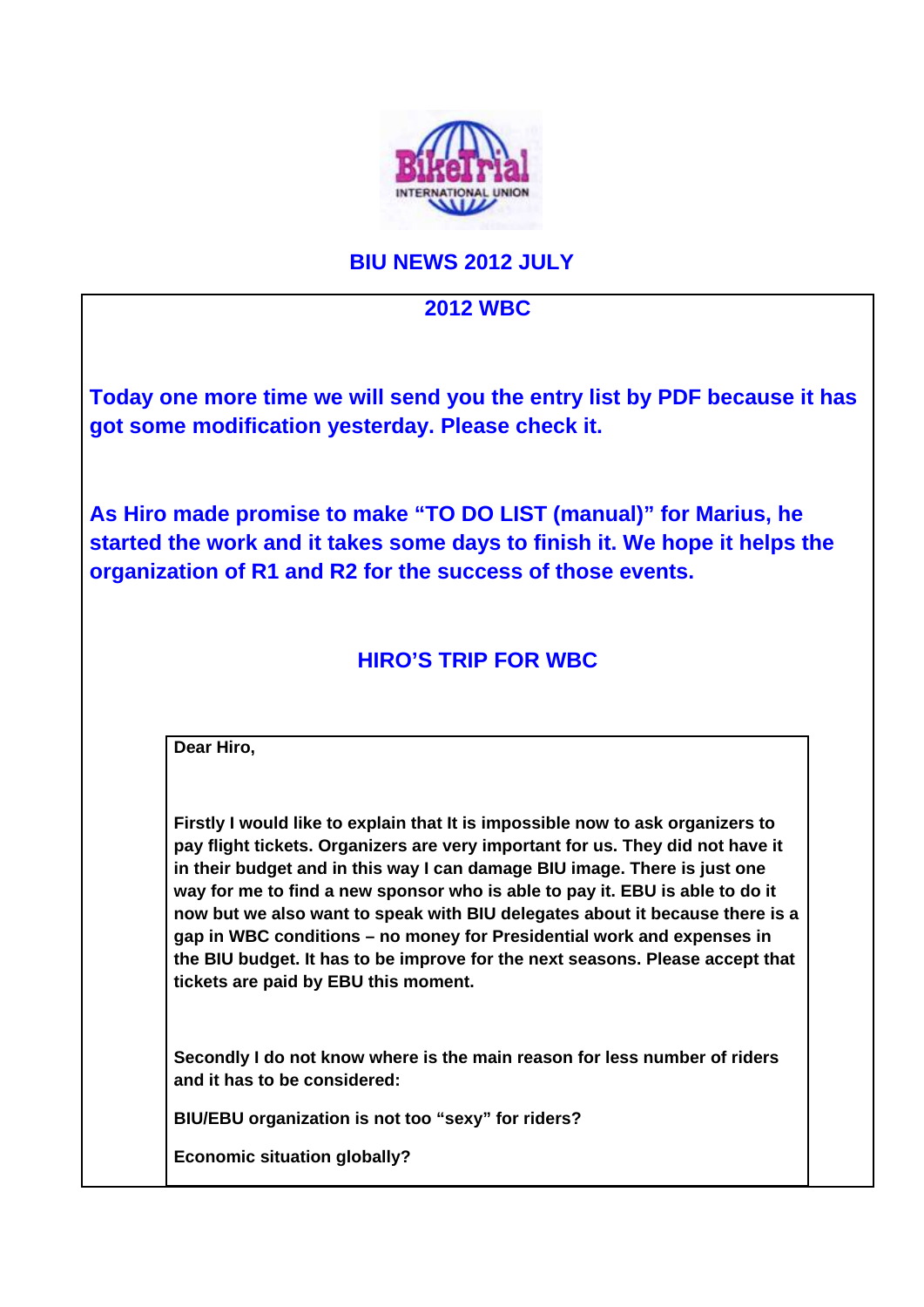**Organizers work?**

**In my opinion this not problem for not coming it should be even signal for you to come and finding a way how to improve it.** 

**Thirdly If the main reason for not coming is in your private life than I mean everybody has to accept it (because it can be happened to everybody) and our delegates and committees have to take responsibility themselves in this moment. Problem is that we have got this information at last moment and to take your position is difficult. Then please reconsider it once more with your family. For BikeTrial is better you will be here. If not then decision about your substitute has to be made ASAP. I would like to propose to you to ask Marius Molla as very experienced organizer and manager to take this position in one of these events (probably in France). It will be a good substitute in your position. Giuliano is responsible for the last round in Italy and I do not want to bear him by another work. A good alternate is also Roger Bäckgren – one of our mostly experienced officials and very successful national delegate.**

**Best regards,**

**Libor**

**Dear Libor,**

**Sorry for the delay of my answer.**

**I understood the situation but it was the only way left as my last choice to ask them my travel cost. However, In the event, it is normal for the organizer to cover the cost if they want to keep the person for the ceremony, necessary to have the budget. Because any problem can be happened. If they never though it as the organizer, it is a mistake.** 

**Yes, to complete event perfectly, we need officials. For this reason, I invited 3 delegates all the time to WBC in Japan for last 16 times. Imagine the budget. It was not small and not easy for me but it has to be. it is only the way to make 100% sure the attendance.**

**About the biggest reason that I decided not to attend, It was the results of ENTRY numbers caused surely by the delay of publicity. I know we can collect 12 (Catalonia, Spain, Andorra, France, Czech, Slovakia, GB, Germany, Belgium, Latvia, Sweden, Japan) countries at least without much effort.**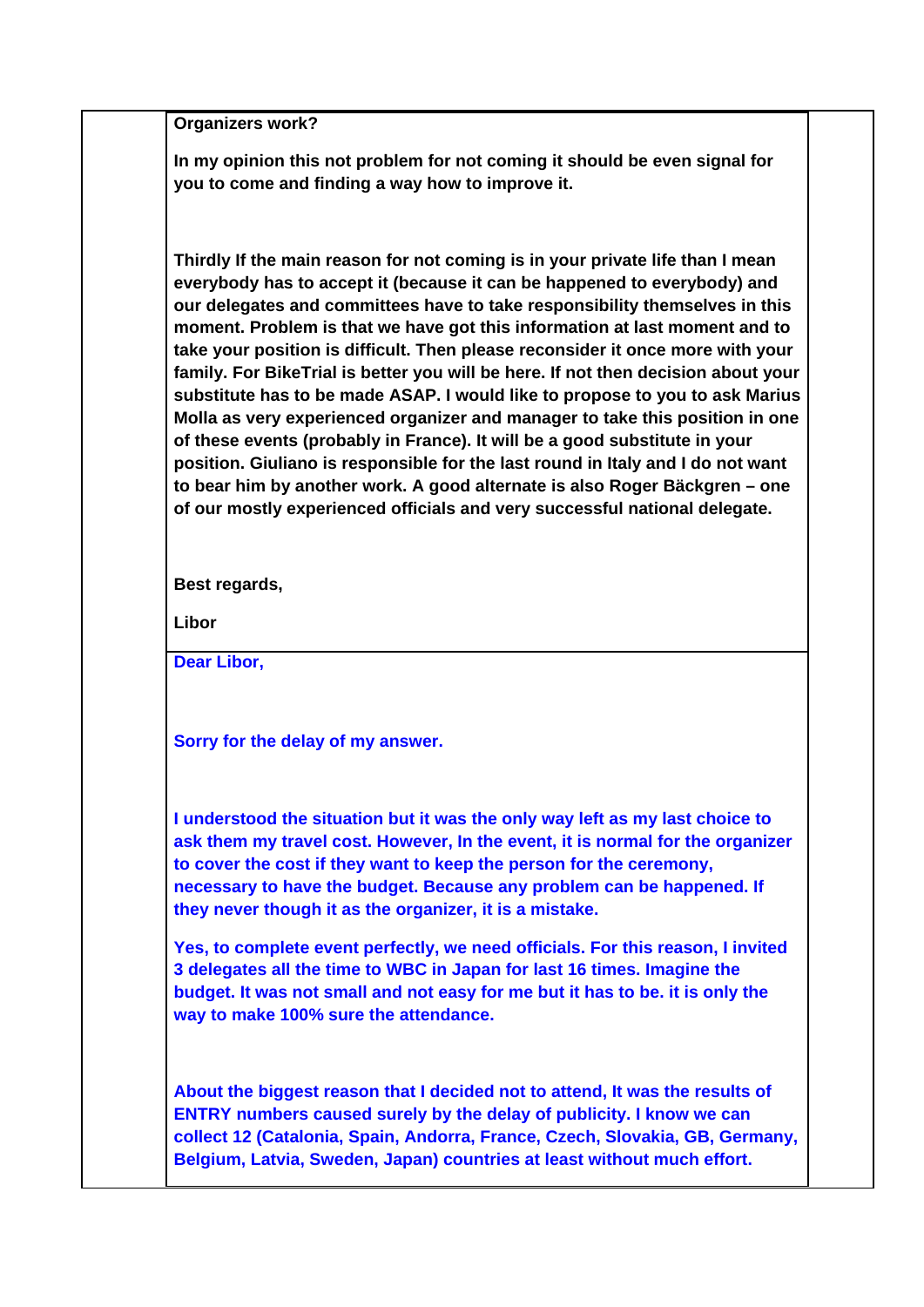| In my thought, R1 can get most riders from most countries. And less and<br>less to the end. After R1, some people decide cancel by losing chance to be<br>top 3 in the ranking. This I know Because I organized the final round of WBC<br>15 times.                                                                                                                                                                                                                                                                                                                                                                                                                                                                                                                                                                                                                                          |
|----------------------------------------------------------------------------------------------------------------------------------------------------------------------------------------------------------------------------------------------------------------------------------------------------------------------------------------------------------------------------------------------------------------------------------------------------------------------------------------------------------------------------------------------------------------------------------------------------------------------------------------------------------------------------------------------------------------------------------------------------------------------------------------------------------------------------------------------------------------------------------------------|
| Therefore, if the organizer of R1 did not care the publicity, it sure the bad<br>effect goes to the rest of the events. So as the R2 for the R3. When Ot wrote<br>me to come to R2 and he wrote me that the organizer did their best. I wrote<br>him back that I need to see what was done to recover for the delay of<br>publicity. I wanted to know how they tried. But I got no answer for this<br>question. So as no report from France.                                                                                                                                                                                                                                                                                                                                                                                                                                                 |
| I wrote about how much publicity is important in the BIU news or mails to the<br>host delegates of this year. I gave my message to them in the meeting in<br>Igualada and Sonico to get maximum results for entry. I did not visit France<br>because it seemed they have no interest to have meeting with me. Or may be<br>Jean-Luc had no time to help. I do not know. It is up to them.                                                                                                                                                                                                                                                                                                                                                                                                                                                                                                    |
| You know this is not our sport problem. It is only organization problem.                                                                                                                                                                                                                                                                                                                                                                                                                                                                                                                                                                                                                                                                                                                                                                                                                     |
| They do not know (or think) about the purpose of our activity. We are<br>working for our sport to spread in the world. Not only for the people wants to<br>be the champion. If the organizers do not realize this thing, sure they can<br>make sections like 2011 R2 in Catalonia. No wonder.                                                                                                                                                                                                                                                                                                                                                                                                                                                                                                                                                                                                |
| I have the answer for the main problem. But to understand, it needs<br>experience of mistakes.                                                                                                                                                                                                                                                                                                                                                                                                                                                                                                                                                                                                                                                                                                                                                                                               |
| I explained all important things but I could not help them. I think it took much<br>time or experience. It is very difficult until they realize it by themselves. Not<br>matter for just one meeting. We cannot help all drown men in the water.                                                                                                                                                                                                                                                                                                                                                                                                                                                                                                                                                                                                                                             |
| For the next, the organizer should learn setting the event calendar should be<br>left to BIU. R1 took 21-22/July. As I many time explained that it is not<br>vacation season in some countries yet. That means not easy for fathers<br>to take vacation to bring their kids. You will notice it from the entry list that<br>the kids in some countries are less than normal. In this situation, publicity<br>was most important. This depends up on each organizer. They should send<br>all event information to tell the details of the event in early and should ask<br>help to give it to the people (sometimes push). May be European countries<br>have no problem, but the rest of the world are not. For example, most of<br>delegates start working (contact to their riders) after they received the event<br>information from the organizer. Then normally people ask some question |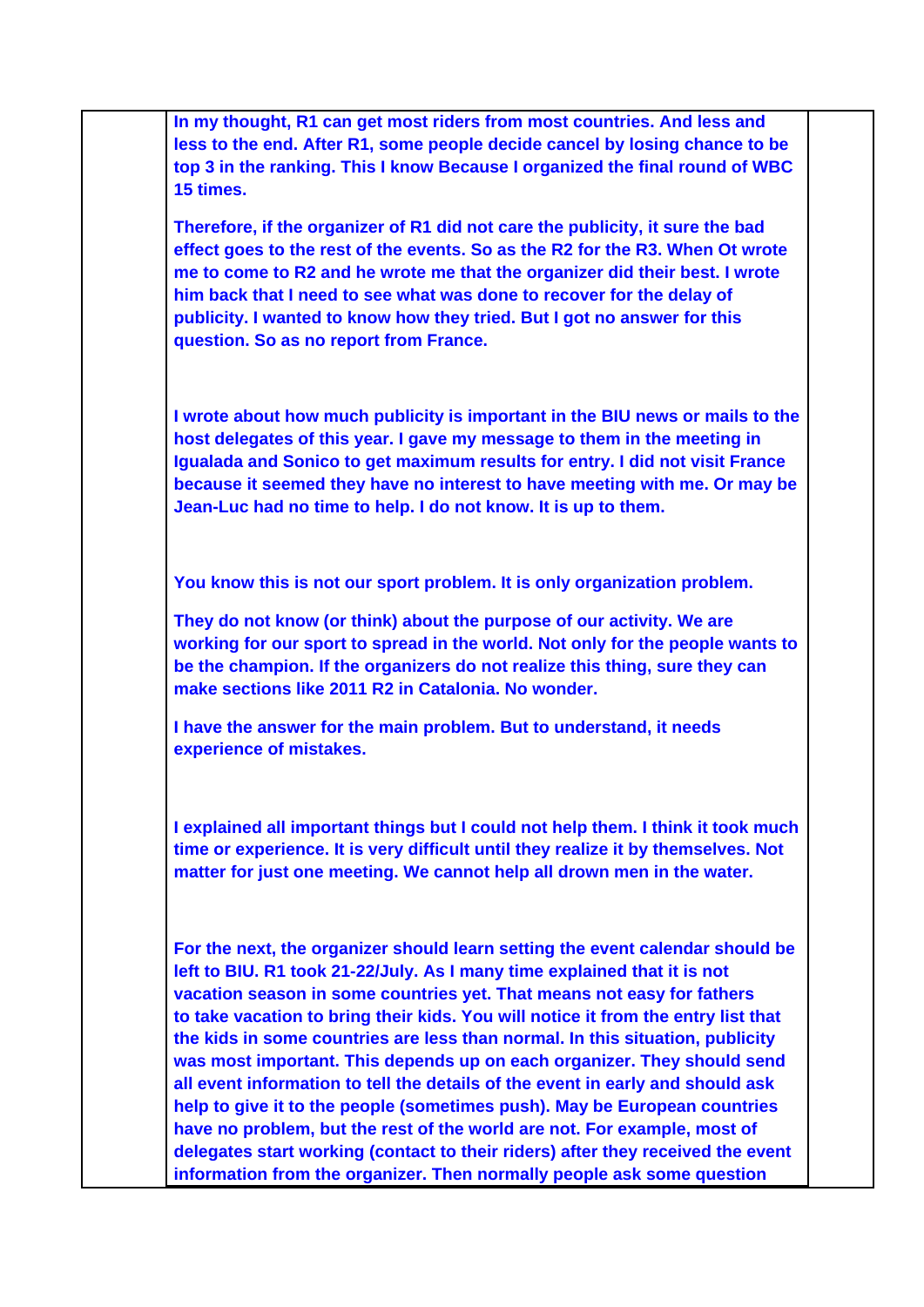**about the event to the delegate. If the delegates do not have any information from the organizer, cannot answer to the people. People need detail of the event as early as possible to considered for their participation and ask holidays and keep the budget to travel far away. Sending events information 2 months after the deadline helps nothing for most to the people who has been thinking to come to WBC. The results of France with 14 countries, Catalonia 16 countries, are far from my goal. I lost the reason to bring out the budget any more for them this time. May be they do not realize but I already worked and tried to help their events very much. Making DVD was my dedication. Pere wrote me that 16 countries in Catalonia is not bad in this situation. I do not have to take this excuse. It is nothing. I always take WBC first than myself. My family understood and supported me for so many years. But it is not easy in this moment for me and them after 3.11. If I do not go to R1 and R2 by above reason, I will take my reason first. I should put my work in my schedule than giving more time and budget away for R1 and R2. I think it is normal. I only feel very sorry for your effort to find organizers for WBC. But I really do mean to make crush. I hope all people will understand it and I am expecting my luck to visit them the next time. It is not easy to explain after the things became a little tangled like this. But I tried to open it and think it together with our delegates. And glad that at least 2 people in our delegate accepted their support. Libor, thanks for your advice. Sincerely yours, Hiro**

**Below is the data of WBC in Japan. You will see the data tells about how many people came to WBC in Japan from abroad especially on (3) Most riders participated from Abroad.** 

**Data of participation of WBC in Japan:**